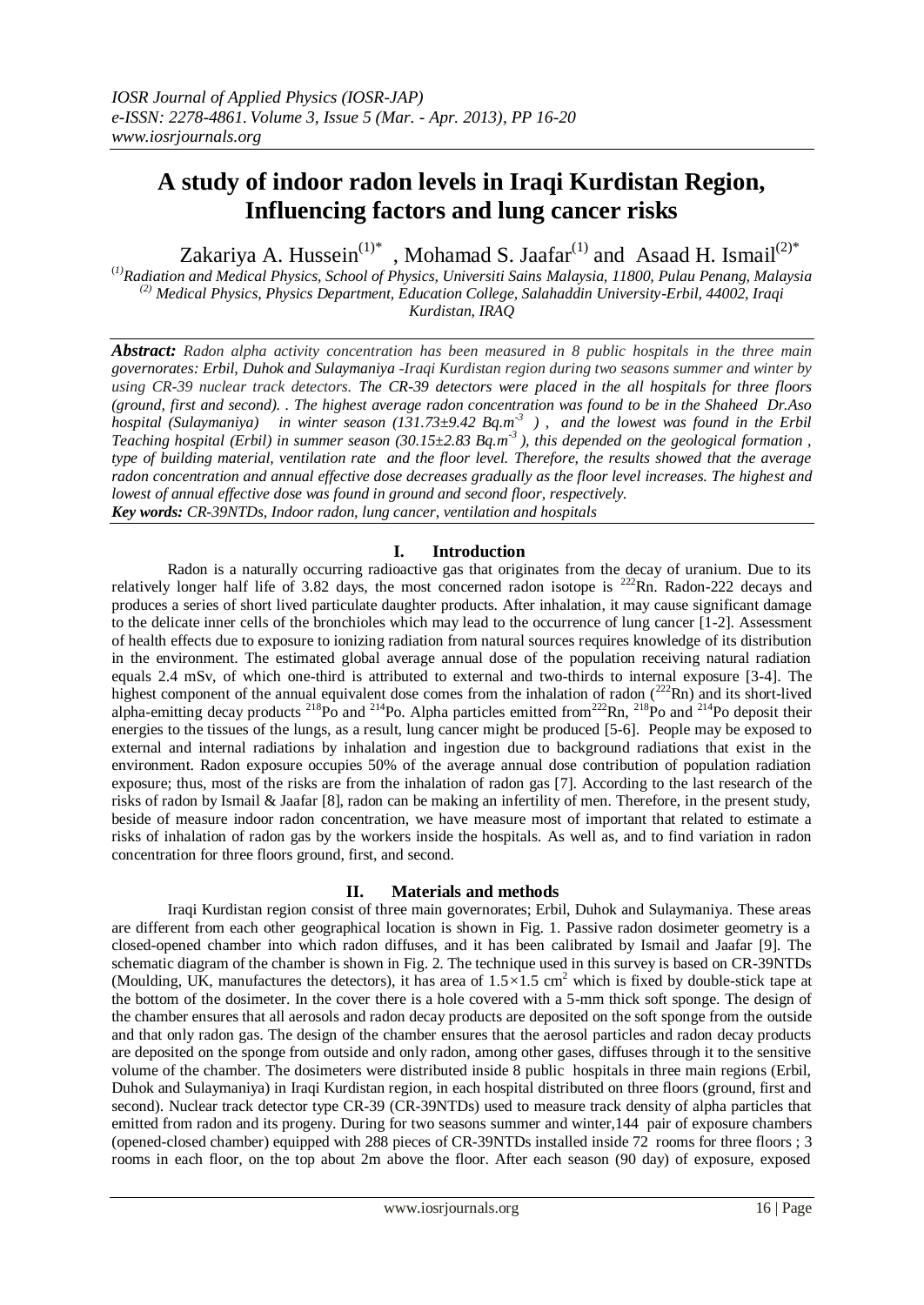detectors etched in 6N NaOH at 70 ◦C for 10 h. The counting of alpha damage tracks was done using an optical microscope with a magnification of 400X was used.

#### **III. Results and discussion**

Average value of indoor radon concentration  $(C_{Rn})$  and annual effective dose  $(H_E)$  inside public hospitals in Iraqi Kurdistan Region for two seasons summer and winter summarized in Table 1. The highest indoor radon concentration and annual effective dose was found in winter season in Shahid Dr.Aso hospital  $(131.73\pm9.4 \text{ Bq.m}^3, 3.08\pm0.12 \text{ mSv/y})$  and lowest was found in summer in Erbil Teaching hospital  $(30.15\pm2.83\text{Bq.m}^3, 0.8\pm0.088 \text{ mSv/y})$  as shown in Fig.3 and Fig.4. However, it was observed that the values are much lower than the action levels recommended by the International Commission on Radiological Protection (ICRP) [5]. The seasonal variation of radon levels could be attributed to the meteorological conditions, since in winter, these dwellings were poorly ventilated to save energy but they had good ventilation in summer time. This refers to the different building material, ventilation rate, and the geological formation. The geological formation of Erbil governorate different than the geological formation of Duhok and Sulaiminiya . More details about geological formation are listed in Table 2 [10]. Table 3 shows the maximum and minimum radon concentration and annual effective dose for each level. The highest average radon concentration and annual effective dose was found in ground floor in winter season in the Shaheed Dr.Aso hospital ( 141.56±2.01 Bq. m-3 ) and lowest was found in second floor in summer season in the Rizgary Teaching hospital  $(30.86\pm2.05 \text{ Bq. m}^{-3})$ , as shown in Fig.5, Fig. 6 shows a combination relation of annual effective dose in different floors in summer and winter seasons . Average indoor radon concentration decreases as the floor level increases, this due to the reduced effect of radon exhalations from the ground. This variation may be attributed to how close or how far the floor is from ground since soil represents the main source of indoor radon. In addition, many other reasons such as the fact that upper floors are better ventilated than lower floors that are exposed to dust and other forms of contaminations.

### **IV. Conclusion**

 Indoor radon concentrations have been measured inside public hospitals in Iraqi Kurdistan region in two seasons' summer and winter. Floor levels and geological formation of the Iraqi Kurdistan hospitals affect on the concentrations of indoor radon and its progeny Locations of the selected hospitals had different geological formation and located in three main governorates: Erbil, Duhok and Sulaymaniya. The present study consisted of two main parts; first was the effect of the geological formation on indoor radon concentration, and this has been investigated. The highest radon concentration was found in winter in the Shaheed Dr. Aso hospital (Sulaymaniya city: mountain region) and lowest in summer in the Erbil Teaching hospital (Erbil city). The second part related to the effects of floor level on the concentration of indoor radon. Therefore, the results showed that the average radon concentration and annual effective dose decreases gradually as the floor level increases. The highest and lowest of annual effective dose was found in ground and second floor, respectively.

#### **Acknowledgement**

The authors deeply thank all the staffs and patients in selected hospitals in Iraqi Kurdistan for their information and a good cooperation.

#### **Reference**

- [1]. Durrani S A., (1993). Radon as a health hazard at home: What are the facts?. Nuclear Tracks and Radiation Measurements. 22(1-4) p. 303-317.
- [2]. EPA (Environmental Protection Agency), (2010). Consumer's guide to radon reduction; How to fix your home. EPA. 402/K-10/005.
- [3]. Durrani, S.A., Ilic, R., (1997). Radon Measurements by Etched Track Detectors: Applications in Radiation Protection, Earth Sciences, and the Environment. World Scientific, Singapore.
- [4]. Rahman, S., Matiullah, Rahman, Z., Mati, N., Ghauri, B.M., (2007). Measurement of indoor radon levels in North West Frontier Province and federally administered tribal areas—Pakistan during summer. Radiat. Meas. 42 (2), 304–310.
- [5]. ICRP (International Commission on Radiological Protection), (1984). Non-stochastic Effects of Irradiation. ICRP Publication 41. Ann. ICRP. 14.
- [6]. Shankarnarayanan K.,(1998). Ionizing radiation and genetic risks. IX. Estimates of frequencies of Mendelian diseases and spontaneous mutation rates in human population. Mutation Research. 411 p.129–178.
- [7]. Somlai J , Szeiler G , Szabo P., (2009). Radiation dose of workers originating from radon in the show cave of Tapolca, Hungary. J. of Radio analytical and Nuclear Chemistry. 279(1) p.219–225.
- [8]. Ismail A H and Jaafar M S.,(2010). Relationship between radon concentration, ventilation rate and male infertility: A Case study in Iraqi Kurdistan. International Journal of Low Radiation .7(3) p.175-187.
- [9]. Ismail A H and Jaafar M S.,(2011). Design and construct optimum dosimeter to detect airborne radon and thoron gas: Experimental study. Nuclear Instruments and Methods in Physics Research B. 269(4) p. 437–439.
- [10]. Kamal H. K. and Ali M.S.,(2004). Geological formation in Iraqi Kurdistan : (KAJ) Kurdistan Academicians Journal, 4(1) part A p. 19-39.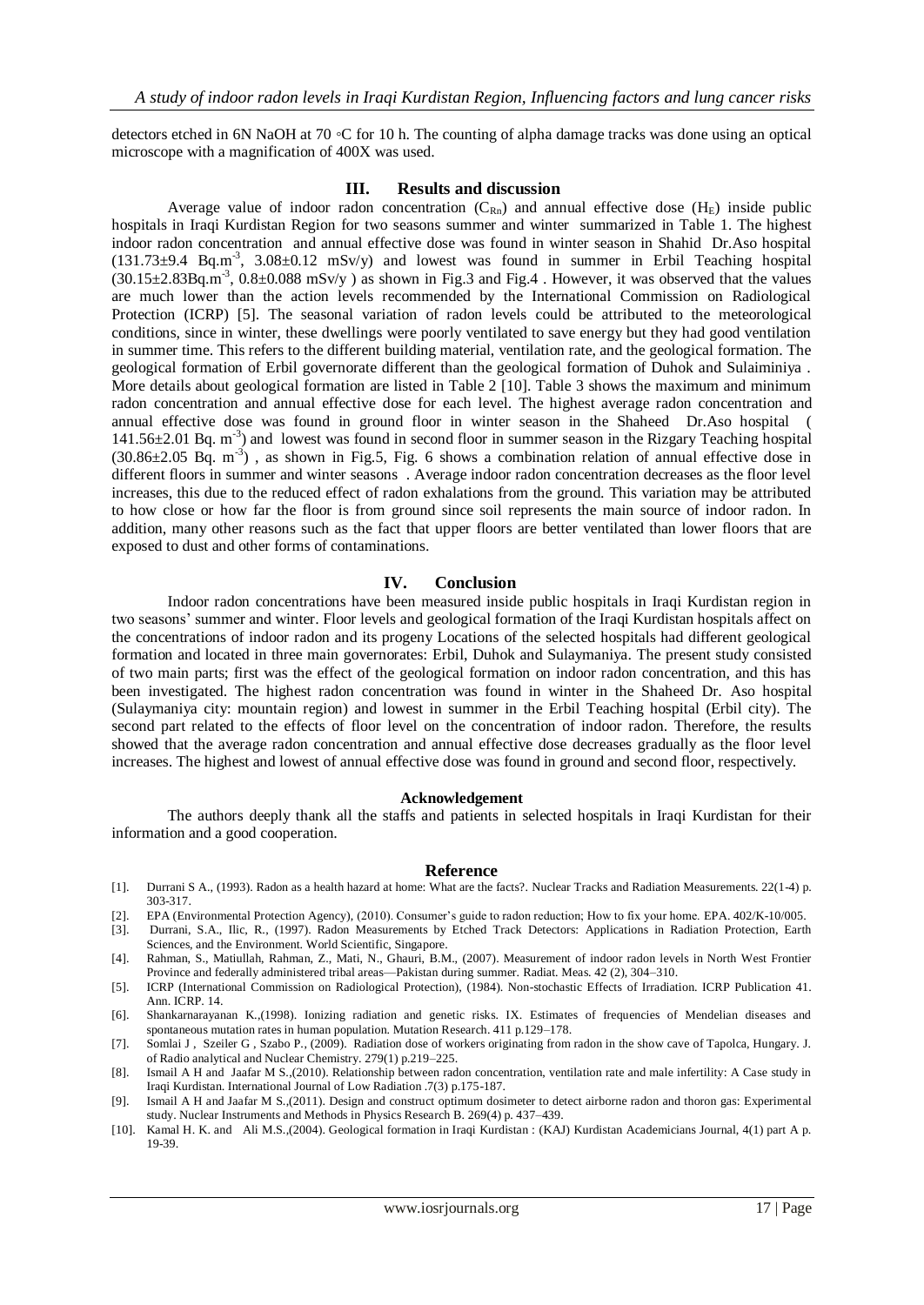| Regions      | Hospital                  | Radon Concentration (Bq m -3) |                   | Annual Effective Dose (mSv/y) |                   |
|--------------|---------------------------|-------------------------------|-------------------|-------------------------------|-------------------|
|              |                           | Winter                        | Summer            | Winter                        | Summer            |
| Erbil        | Rizgary                   | $96.50+9.34$                  | $34.03 \pm 3.32$  | $2.13 \pm 0.20$               | $0.925 \pm 0.12$  |
|              | Emergency west            | $86.45+9.16$                  | $31.346 \pm 2.77$ | $1.93 \pm 0.21$               | $0.893 \pm 0.084$ |
|              | Erbil Teaching            | $82.13 \pm 10.05$             | $30.15 \pm 2.83$  | $1.84 \pm 0.22$               | $0.813 \pm 0.088$ |
|              | Paediatric                | $106.24 \pm 10.04$            | $36.9 \pm 3.12$   | $2.44 \pm 0.23$               | $1.075 \pm 0.11$  |
| <b>Duhok</b> | Azadi Teaching            | $113.05 \pm 10.72$            | $43.12 \pm 2.89$  | $2.57 \pm 0.23$               | $1.25 \pm 0.098$  |
|              | <b>Emergency Teaching</b> | $102.68 \pm 8.87$             | $41.78 \pm 2.27$  | $2.35 \pm 0.27$               | $1.21 \pm 0.11$   |
| Sulaymaniya  | Shahid Dr. Aso            | $131.73 + 9.4$                | $52.89 \pm 3.52$  | $3.08 \pm 0.12$               | $1.37 \pm 0.092$  |
|              | Shorsh General            | $123.62+7.23$                 | $49.2 + 2.22$     | $2.91 \pm 0.17$               | $1.31 \pm 0.16$   |

Table (1) Indoor Radon Concertration and Annual Effective dose inside hospitals in Iraqi Kurdistan Region.

Table 2: Geological formation of Iraqi Kurdistan region as related to the case study

| Regions     | Hospital       | Equilibrium Factor<br>(F)                       | Building materials |
|-------------|----------------|-------------------------------------------------|--------------------|
|             | Rizgary        | Region consists of the plains and hills . It    |                    |
| Erbil       | Emergency west | consists of sandstone, limestone and shale      | clay brick, cement |
|             | Erbil Teaching |                                                 | concrete, gypsum   |
|             | Paediatric     |                                                 | and gypsum bord    |
|             | Azadi Teaching | Region consists of the plains, sediment logical | clay brick         |
| Duhok       |                | and mountains. It consists of marly limestone,  | slimestone bricks, |
|             | Emergency      | calcarenite shale, sandly limestone and         | cement gypsum      |
|             | Teaching       | conglomerate                                    | and gypsum bord    |
|             | Shahid Dr. Aso | Region consists of the Rocky Mountains and      | clay brick         |
| Sulaymaniya |                | valleys. It consists of rocks, limestone,       | slimestone bricks  |
|             |                | conglomerate, biogenic limestone, pebbly,       | and cement         |
|             | Shorsh General | calcarenite and sandstone                       | concrete gypsum    |

Table (3) Indoor radon concentration and Annual effective dose for different floors in inside hospitals in Iraqi Kurdistan Region.

| Hospitals                     | Levels | Radon Concentration (Bq.m-3) |                  | Annual Effective dose $(mSv/y)$ |                  |
|-------------------------------|--------|------------------------------|------------------|---------------------------------|------------------|
|                               |        | Winter                       | Summer           | Winter                          | Summer           |
| Rizgary<br>(Erbil)            | Ground | $106.23 \pm 2.005$           | $37.5 \pm 2.29$  | $2.34 \pm 0.05$                 | $1.01 \pm 0.07$  |
|                               | First  | $95.70 \pm 1.94$             | $33.74 \pm 2.88$ | $2.12 \pm 0.02$                 | $0.94 \pm 0.02$  |
|                               | Second | $87.59 \pm 2.004$            | $30.86 \pm 2.05$ | $1.93 \pm 0.04$                 | $0.85 \pm 0.03$  |
|                               | Ground | $124.67 \pm 1.94$            | $46.01 \pm 2.09$ | $2.83 \pm 0.11$                 | $1.30 \pm 0.08$  |
| Azadi Teaching<br>(Duhok)     | First  | $110.94 \pm 2.04$            | $43.12 \pm 2.06$ | $2.53 \pm 0.18$                 | $1.24 \pm 0.085$ |
|                               | Second | $103.54 \pm 2.15$            | $40.23 \pm 2.98$ | $2.37 \pm 0.06$                 | $1.21 \pm 0.1$   |
|                               | Ground | $141.56 \pm 2.01$            | $54.79 \pm 1.96$ | $3.30\pm0.07$                   | $1.43 \pm 0.09$  |
| Shahid Dr. Aso<br>(Sulaymany) | First  | $130.84 \pm 2.1$             | $51.9 \pm 2.68$  | $3.06 \pm 0.03$                 | $1.32 \pm 0.05$  |
|                               | Second | $122.81 \pm 1.98$            | $49.97 + 2.41$   | $2.88 \pm 0.02$                 | $1.30 \pm 0.08$  |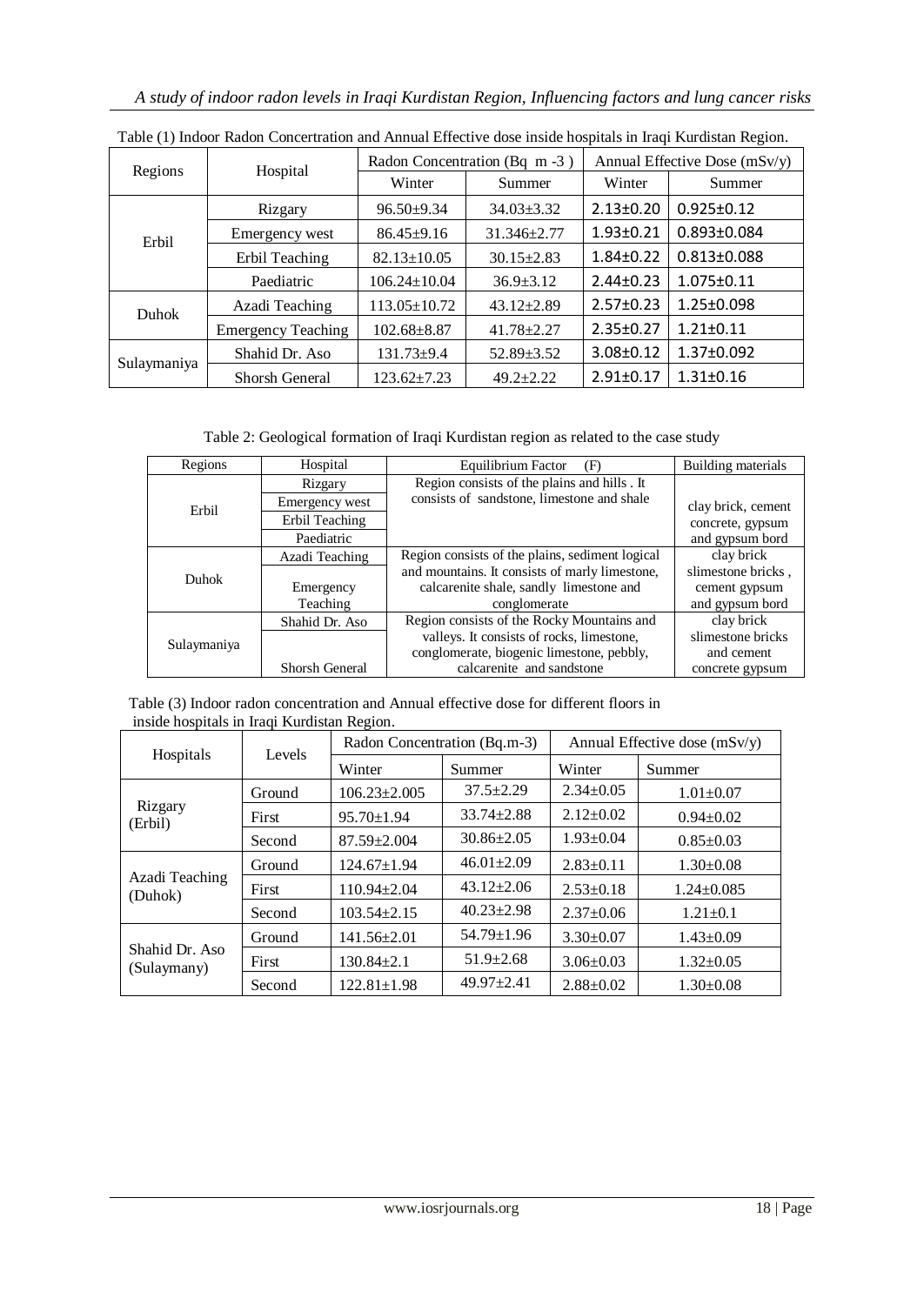

Fig.1: Sketch Map of the area under study (Kurdistan Region)



Fig.2: Schematic diagram of the optimum Radon.



Fig. (3) Measurement of indoor radon concentration in summer and winter inside public hospitals in Iraqi Kurdistan Region.